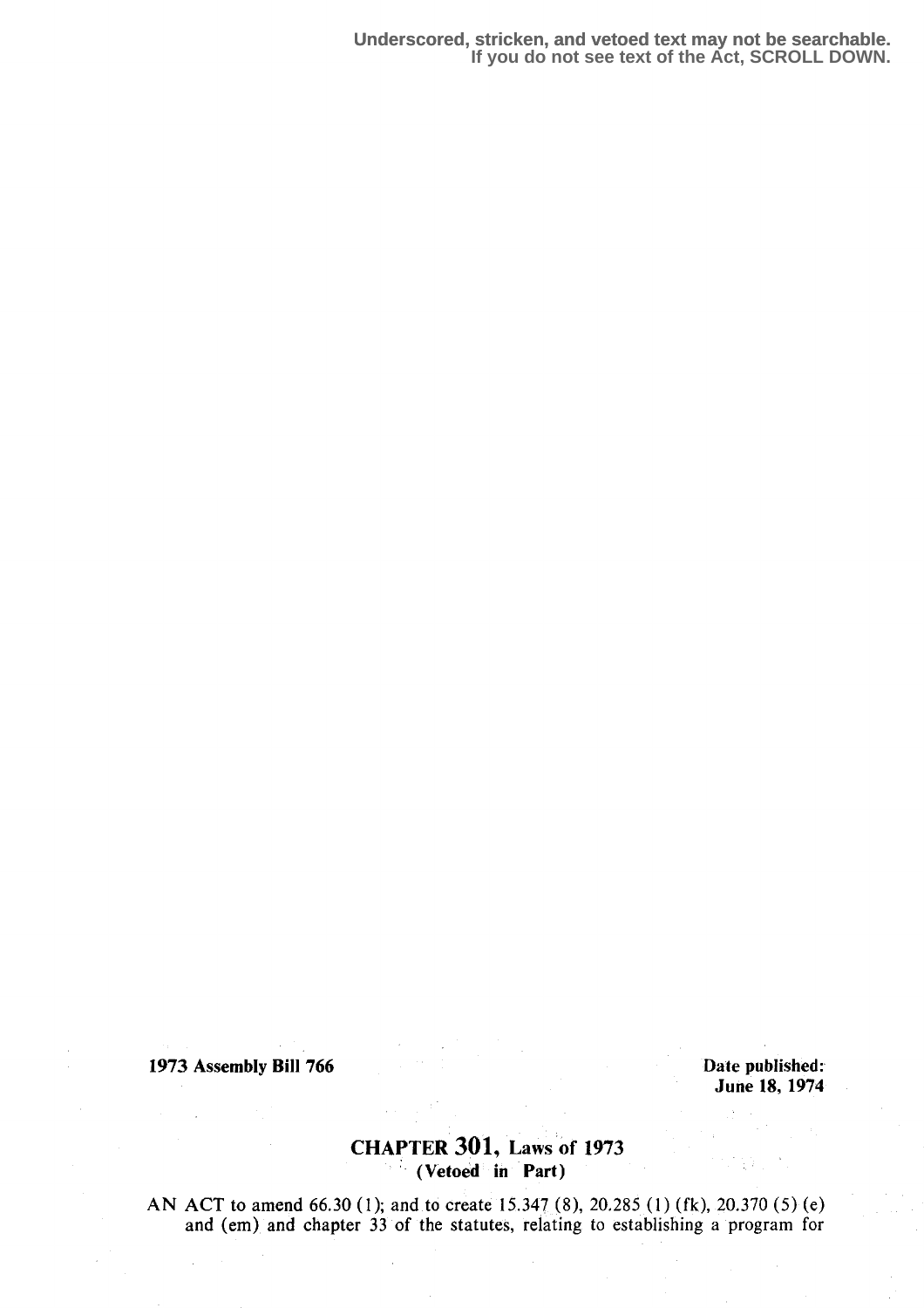### CHAPTER 301 860

 $\frac{1}{2} \left( \frac{1}{2} \right) \left( \frac{1}{2} \right) \left( \frac{1}{2} \right)$ 

inland lake rehabilitation and rehabilitation districts, creating an inland lakes protection and rehabilitation council in the department of natural resources, granting rule-making authority and making an appropriation.

The people of the state of Wisconsin, represented in senate and assembly, do enact as follows:

SECTION 1. 15.347 (8) of the statutes is created to read:

----- -- -------

15.347 (8) INLAND LAKES PROTECTION AND REHABILITATION COUNCIL. There is created in the department of natural resources an inland lakes protection and rehabilitation council consisting of:

(a) Four public members nominated by the governor, and with the advice and consent of the senate appointed, for staggered 4-year terms;

(b) The director of the university of Wisconsin-Madison water resources center or his designated representative;

(c) The chairman of the board of soil and water conservation districts; and

(d) Three members representing the following departments and serving at the pleasure of the appointing authority:

1. The department of natural resources, appointed by the secretary thereof;

2. The department of agriculture, appointed by the secretary thereof; and

3. The department of local affairs and development, appointed by the secretary thereof.

I SECTION 2. At the appropriate place in the schedule of section 20.005 of the statutes, insert the following amounts for the purposes indicated:

| 20.285<br>(1) | University of Wisconsin<br>EDUCATION TO ADVANCE<br>INDIVIDUALS AND DISCOVER<br>NEW KNOWLEDGE |                | $1973 - 74$       | 1974-75              |
|---------------|----------------------------------------------------------------------------------------------|----------------|-------------------|----------------------|
| (fk)          | Inland lake rehabilitation                                                                   | GPR B          | 20.000            | 50.000               |
| 20.370        | <b>Natural</b><br>resources.                                                                 |                |                   |                      |
| (5)           | Department of<br>ENVIRONMENTAL PROTECTION                                                    |                |                   |                      |
| l e<br>lem )  | Inland lake rehabilitation<br>Inland lake rehabilitation aids                                | GPR B<br>GPR B | 42,200<br>100.000 | 181,800<br>1,200,000 |

SECTION 3. 20.285 (1) (fk) of the statutes is created to read:

20.285 (1) (fk) Inland lake rehabilitation . Biennially, the amounts in the schedule to the university extension to assist the department of natural resources in effectuating the lake rehabilitation program under ch. 33 .

SECTION 4. 20.370 (5) (e) and (em) of the statutes are created to read:

20.370 (5) (e) Inland lake rehabilitation. Biennially, the amounts in the schedule to the department of natural resources to administer the lake rehabilitation program under ch. 33.

(em) Inland lake rehabilitation aids. Biennially, the amounts in the schedule for aids to inland lake rehabilitation projects under ch. 33.

SECTION 5. Chapter 33 of the statutes is created to read:

#### CHAPTER 33

PUBLIC INLAND LAKE PROTECTION AND REHABILITATION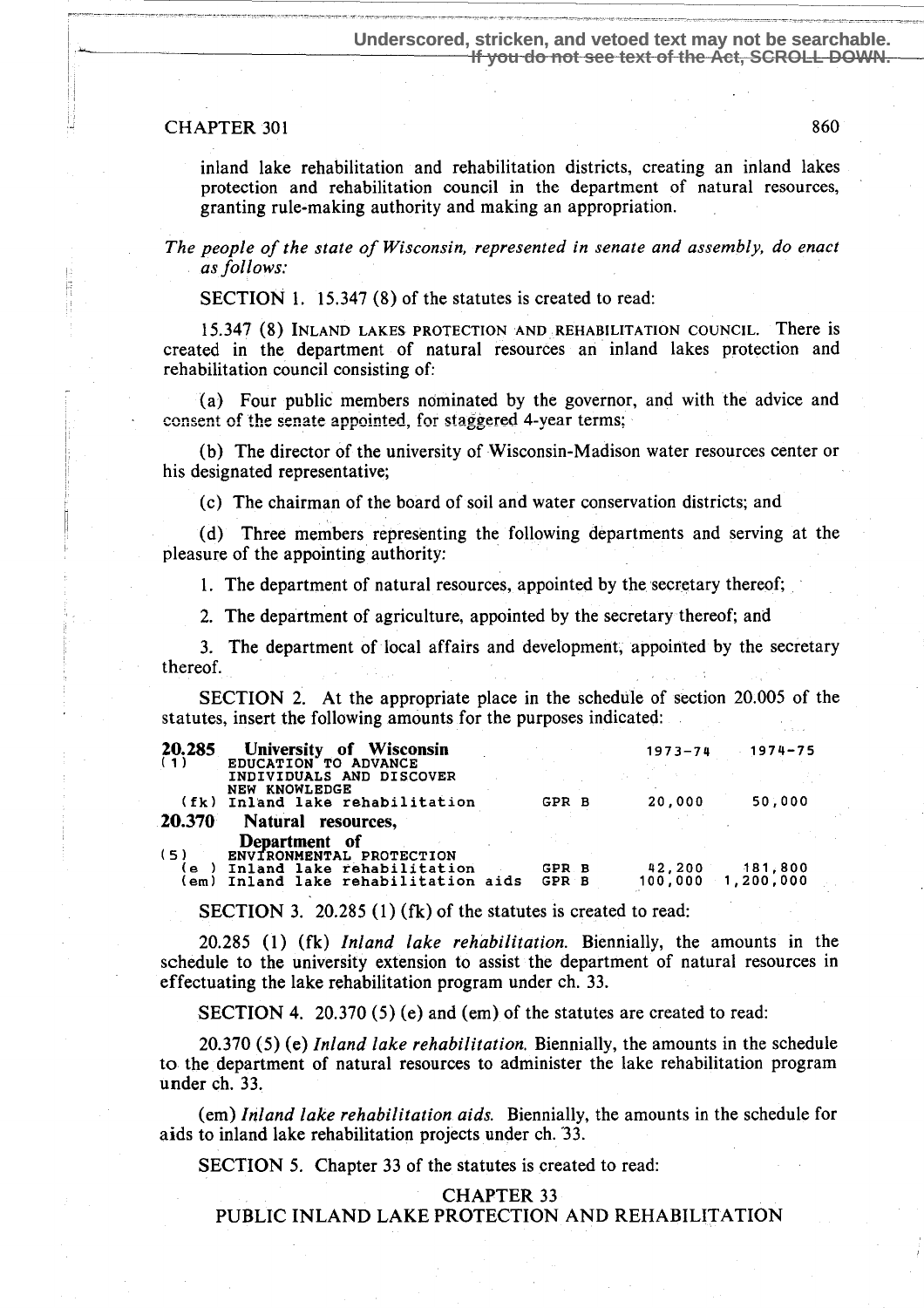33.001 Declaration of intent. The legislature finds environmental values, wildlife, public rights in navigable waters, and the public welfare are threatened by the deterioration of public lakes; that the protection and rehabilitation of the public inland lakes of this state are in the best interest of the citizens of this state; that the public health and welfare will be benefited thereby; that the current state effort to abate water pollution will not undo the eutrophic and other deteriorated conditions of many lakes; that lakes form an important basis of the state's recreation industry; that the increasing recreational usage of the waters of this state justifies state action to enhance and restore the potential of our inland lakes to satisfy the needs of the citizenry; and that the positive public duty of this state as trustee of waters requires affirmative steps to protect and enhance this resource and protect environmental values . To this end, the legislature declares that it is necessary to embark upon a program of lake protection and rehabilitation, to authorize a conjunctive state and local program of lake protection and rehabilitation to fulfill the positive duty of the state as trustee of navigable waters, and protect environmental values . The legislature finds that a state effort of research, analysis, planning and financing, and a local effort undertaken by lake rehabilitation and protection districts of planning and plan implementation is ` necessary and desirable and that the local districts should be formed by persons directly affected by the deteriorated condition of inland waters and willing to assist financially, or through other means, in remedying lake problems. The legislature further finds that state efforts are needed to aid and assist local efforts, to ensure that projects are undertaken only if they promote the public rights in navigable waters, environmental values, and the public welfare, and to administer a program of financial aids to support rehabilitation projects with benefits to all state citizens.

# SUBCHAPTER I DEFINITIONS

### 33.01 Definitions. As used in this chapter:

(1) "Council" means the inland lakes protection and rehabilitation council created by s.  $15.347(8)$ .

(2) "Department" means the department of natural resources .

(3) "District" means a public inland lake protection and rehabilitation district and includes districts organized under s. 33.225.

(4) "Lake rehabilitation" means the improvement or restoration of lakes from an undesirable or degraded condition to a former, less deteriorated condition or to a condition of greater usefulness.

(5) "Municipality" means any city, village or town.

(6) "Program" means measures to effect lake protection and rehabilitation, including surveys of sources of degradation, treatment of aquatic nuisances, securing cooperation of units of general purpose government to enact necessary ordinances, undertaking of projects as defined in sub. (6) and any other necessary measures.

(7) "Project" means activities or works such as are described in s. 33.14 (4) which are subject to the procedures of subch. III.

(8) "Public inland lake" or "lake" means a lake, reservoir or flowage within the boundaries of the state that is accessible to the public via contiguous public lands or easements giving public access.

SUBCHAPTER II INLAND LAKES PROTECTION AND REHABILITATION COUNCIL; DEPARTMENT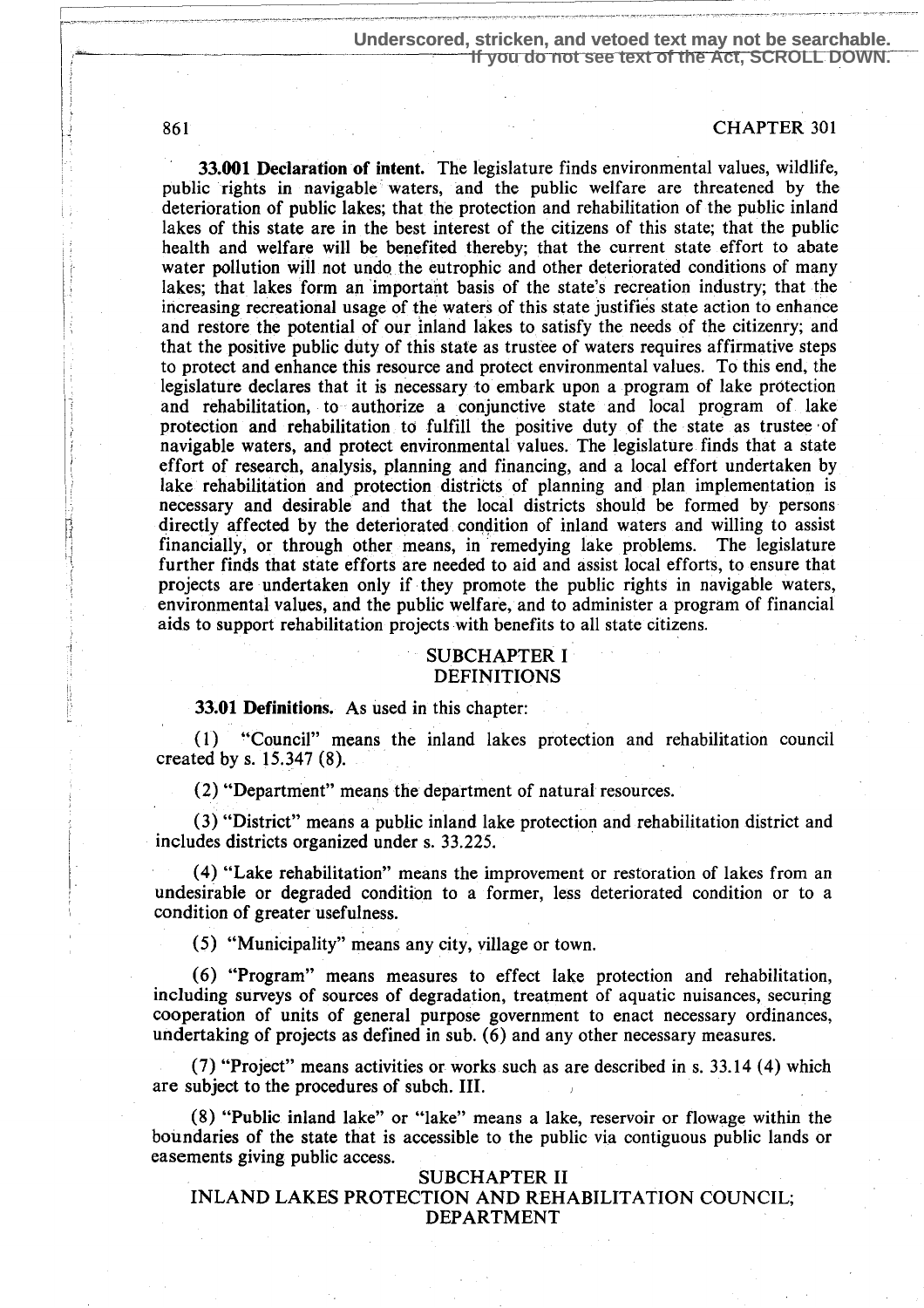### CHAPTER 301 862

l

33.05 Council duties. The inland lakes protection and rehabilitation council shall advise the department on all matters pertaining to. lake rehabilitation and preservation and the abatement of pollution of lakes. The council's duties include, but are not limited to:

 $(1)$  Recommending a classification system for the selection of eligible lakes for study or treatment. and for determining priority 'of treatment among eligible lakes; taking into consideration such factors as amount of public use and private development, potential for adequate pollution and erosion controls within the drainage basin, special environmental values, potential for future successful management, and other factors.

(2) Recommending standards and guidelines for lake rehabilitation plans, to ensure that rehabilitation efforts and expenditures yield maximum returns; that environmental values are protected, and that rehabilitated lakes are protected from degradation to the maximum extent possible in the future.

(3) Making recommendations on the utilization of any federal or state funds available for lake rehabilitation and supporting research activities .

(4) Making recommendations on the `qualifications of the personnel to staff the interdisciplinary subunit of the department created for the purpose of dealing with lake rehabilitation.

(5) Recommending to the department, lakes to be used as benchmarks. in measuring man-induced effects on lake environments.

(6) Recommending research programs and projects on lake degradation or rehabilitation.

33.06 Department; powers and duties. (1) RULES. The department shall adopt such rules as are necessary to carry out this chapter, including rules on administration of financial aids to districts, but such rules shall not take effect until submitted to the assembly committees on natural resources and agriculture and the senate committees on natural resources and agriculture. It shall prescribe data to be secured, methods of analysis and evaluation, duration of data gathering and other technical regulations for the efficient administration of the program and efficient intergovernmental organization.

(2) STUDIES, INVENTORIES. The department shall undertake studies and inventories to assist the council in carrying out its duties.

(3) AIDS. The department shall administer a program of financial assistance to districts, using such funds as are appropriated by the legislature or made available from other sources.

(4) ASSISTANCE . The department shall assist districts seeking technical aid in any phase of lake rehabilitation activity.

(5) CLEARINGHOUSE. The department shall serve as a clearinghouse for scientific data on lakes and information on accepted and experimental lake rehabilitation techniques.

33.07 Cooperation by state agencies . All departments and agencies of state government shall make available to the department such information and assistance as may be necessary to enable it to carry out its functions under this chapter.

### SUBCHAPTER III

LAKE PROTECTION AND REHABILITATION PROJECTS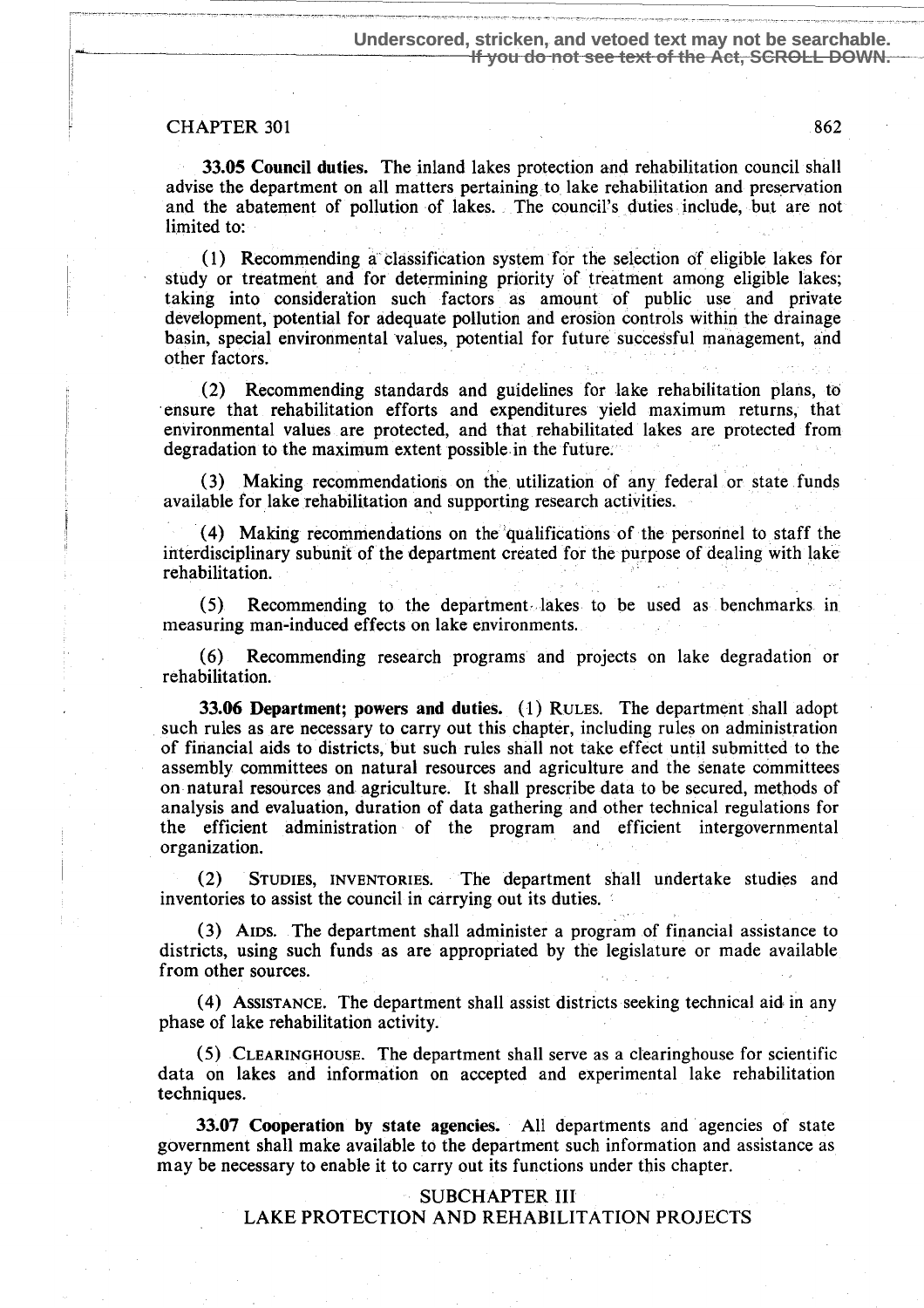L

# 863 CHAPTER 301

33.11 In general. (1) GOALS. The primary goal of activity under this chapter shall be to improve the quality of public inland lakes. In addition, compilation of basic scientific data on lakes of this state and assessment of experimental and innovative techniques of lake rehabilitation and protection shall be goals of the program. Districts may undertake rehabilitation projects to achieve the purposes of such districts specified in s. 33.21. Projects may be undertaken in cooperation with the department, the university of Wisconsin system, and other government agencies, and public and private organizations. Projects shall be divided into study, planning and Projects shall be divided into study, planning and implementation phases.

33.12 Scope. Any proposed activity by a district which does not involve an application for state aids or an application for a ch. 30 permit is exempt from subch. III. If a proposed activity by a district involves an application for state aids, subch. III applies. If a proposed activity by a district involves an application for a ch. 30 permit, subch. III shall apply only if the department determines that the activity requiring the permit is an integral part of a lake rehabilitation project.

33:13 Feasibility study. (1) Feasibility study work done through government agencies and public or private organizations shall include gathering such data on the lake, drainage basin, sources of pollution or nutrients or such other information as is necessary to determine the causes of degradation and remedial courses of action to prevent continued degradation. The department shall prescribe data to be secured, methods of analysis and evaluation, and duration of data=gathering.

 $(2)$  Data gathered shall be forwarded to the department, which shall analyze it on an interdisciplinary basis.

(3) The department shall formulate suggested alternative methods, including cost estimates, of rehabilitating the lake or portions thereof. Alternative rehabilitative schemes shall include steps necessary to abate continued degradation of the lake following implementation of a given rehabilitative plan.

(4) The work under subs. (1) to (3) shall be eligible for financial assistance, subject to rules of the department establishing guidelines for funding of feasibility studies.

33.14 Plan adoption. (1) Where specific lake rehabilitation measures developed under s. 33.13 appear feasible, the commissioners of the district shall develop a proposed plan based upon the recommendations of the department and the formulated alternatives.

(2) Prior to adopting a plan by formal resolution under s. 33.29, the commissioners shall:

(a) Forward a copy of the proposed plan to the department;

(b) Refer the proposed plan to the appropriate soil and water conservation district and to the appropriate regional planning agency for the area, if any, for review and comment within 60 days of receipt; and

 $(c)$  After carrying out pars. (a) and (b), make application for any required permits, and may file an application for financial aid, and request for a. hearing.

(3) Within 10 days after receipt of the proposed plan and applications the department shall schedule a hearing in the area not more than 90 days later. If an environmental impact statement is required, notice of the scheduled hearing shall contain a statement that an environmental impact statement is required.

(4) The department shall consider the following at the hearing: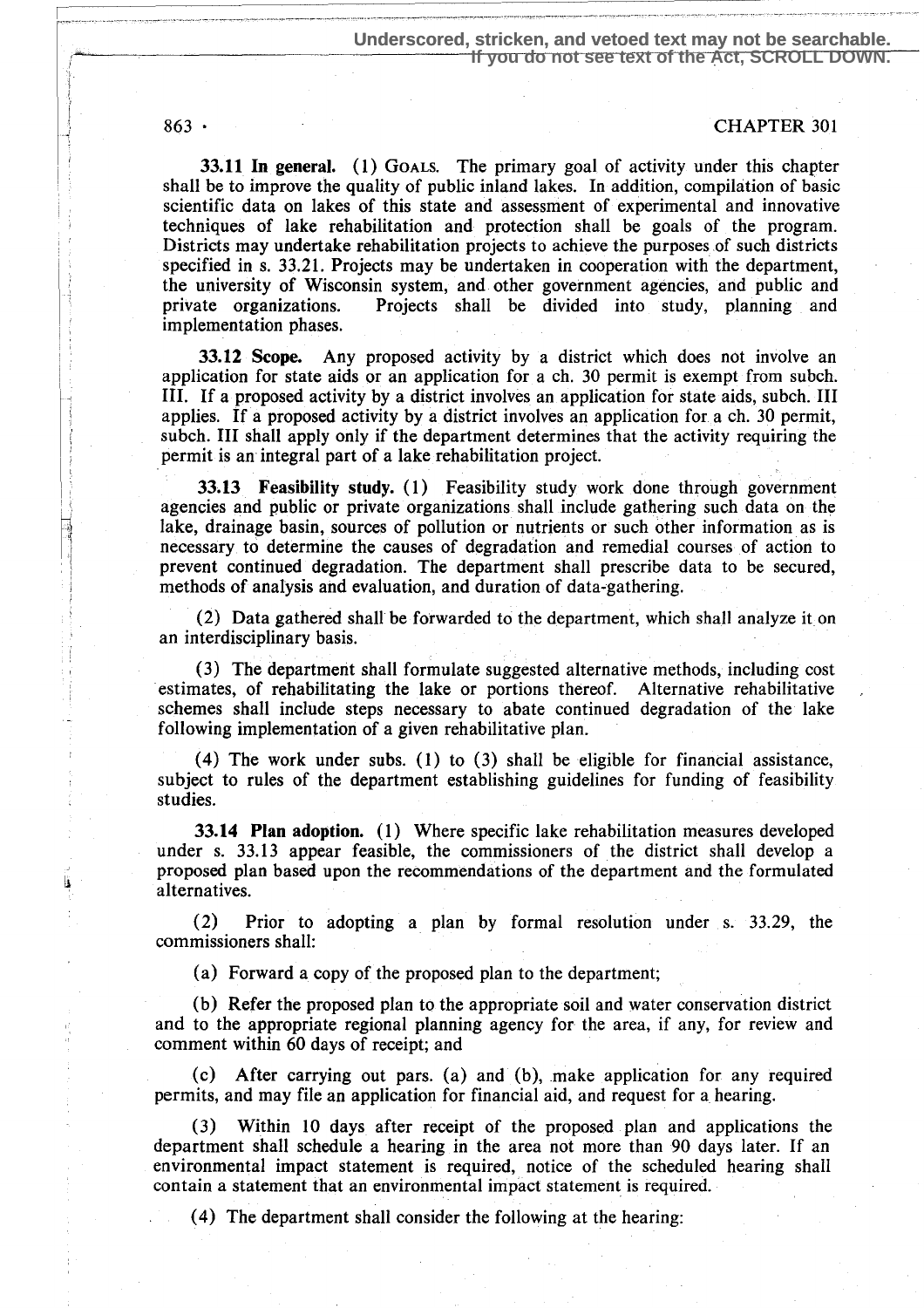# $CHAPTER$  301  $864$

(a) The environmental impact statement on the proposed project;

(b) The issuance of permits which have been applied for;

(c) Whether the implementation of the plan is likely to cause long-range environmental pollution as defined in s. 144.30 (9);

(d) Comments made by the reviewing soil and water conservation district and regional planning agency, if any; and

(e) Such other subjects as the department by rule deems necessary for making the order required by sub. (5).

(5) Within 60 days following the hearing, the department shall by order either approve, approve with modification or disapprove the plan. The department shall concurrently rule on all permit applications and applications for financial aid.

33.15 Implementation. (1) No plan may be formally adopted for implementation by the district until the department has approved the plans or whatever modifications it believes appropriate. The department in issuing an order shall provide a range of technically and economically feasible alternatives for consideration by the applicant. If the department modifies an application on an order it shall clearly explain reasons why the modifications in approach are being made.

(2) Following receipt of the department's order, the district may adopt a plan falling within departmental alternatives under sub: (1) by resolution; in which case it shall forward a copy of the resolution and plan to the department.

(3) The district may then carry out the adopted plan of implementation .

(4) Implementation work shall consist of, without limitation because of enumeration:

(a) Aeration.

(b) Nutrient diversion.

(c) Nutrient removal or inactivation .

(d) Erosion control.

(e) Sediment manipulation, including dredging .

(f) Bottom treatments.

33.16 Financial assistance program. (1) LIMITATIONS. No aids granted under this section may be such amount so as to reduce a district's share of project cost to less than 10%, except that up to 100% funding may be allowed on high-risk experimental projects where eventual results are highly uncertain. Any grant made shall not exceed 10% of state funds available in any one year, and shall not be renewable in future years unless the council finds that a special situation exists and recommends renewal of a grant.

(2) A municipality which has contracted under s. 66.30, as authorized in s. 33.23, shall be eligible for funding as a district.

(3) A district desiring financial assistance shall apply to the department on forms provided by it and prescribing the information to be submitted.

(4) The department shall review applications and in the course of review shall consider, without limitation because of enumeration the following factors where appropriate: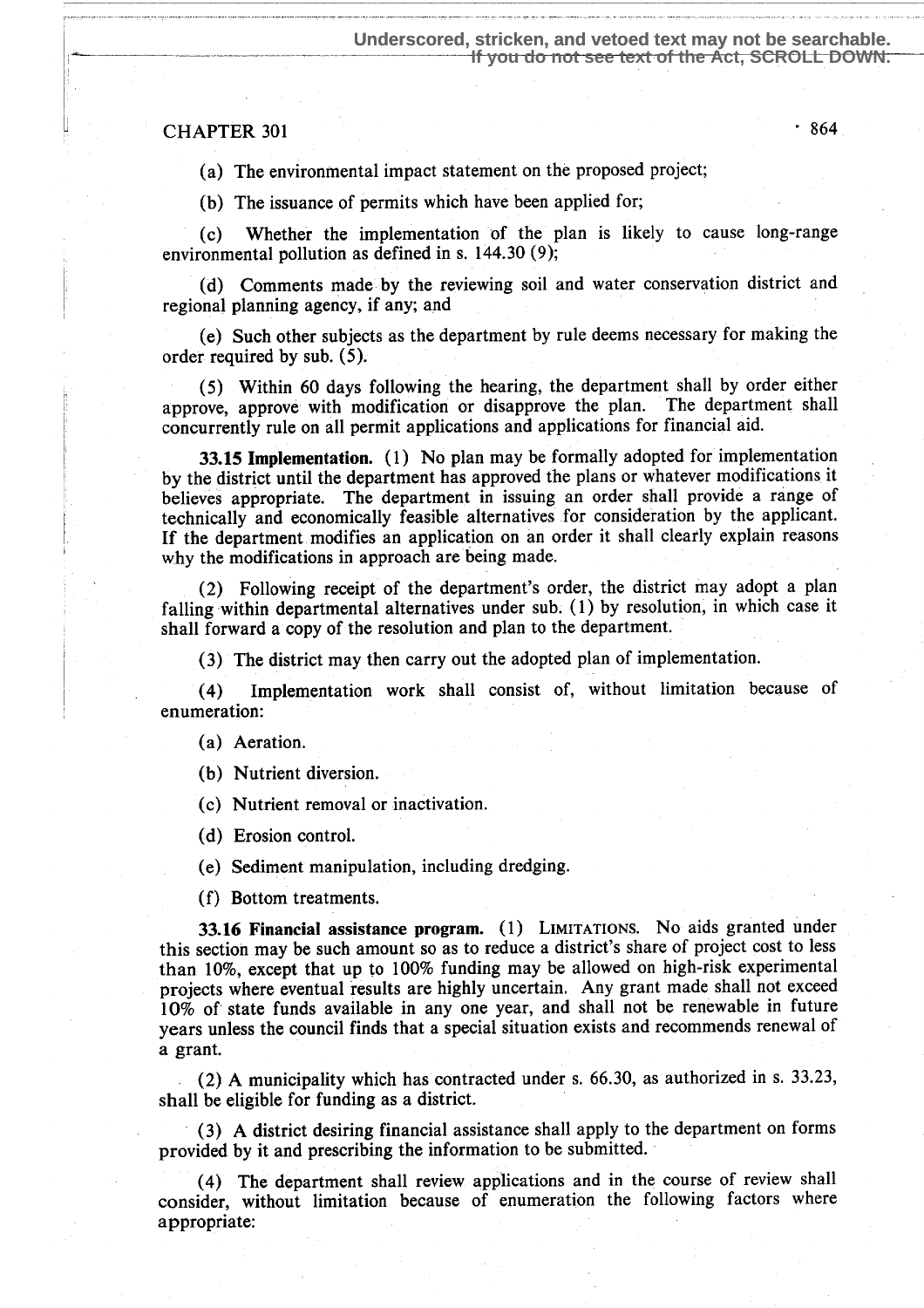865 CHAPTER 301

(a) Whether the citizens of the state will reasonably benefit from any improvements made or information obtained, and the degree of benefit;

(b) Whether sufficient long- and short-term benefits will be derived from the project, in relation to its cost;

(c) Whether the project is financially viable, given the resources of the district and the possibility of financial and nonmonetary aid;

(d) Whether adequate steps have been or will be taken to ensure that the improved conditions resulting from the project will be sustained by adequate controls over potential sources of lake degradation including, where appropriate, control of sediments as suggested by the county soil and water conservation district;

(e) Whether experimental techniques involving a high risk of failure are being undertaken.

(5) The department shall approve, approve with modifications or disapprove each application for financial assistance within 60 days following the hearing. It shall make a finding whether the preponderance of evidence presented shows that, where applicable to the situation under review, contamination from deleterious substances emitted by residential, municipal or industrial sources, sedimentation, siltation and nutrient fertilization from uncontrolled agricultural sources or septic tanks, groundwater, municipal and industrial wastes and other drainage sources, and any other sources responsible for lake degradation, are or will be substantially eliminated as a source of lake degradation, in order that any lake rehabilitated under this chapter may be maintained in its rehabilitated state. If the department finds in the affirmative and further finds that the application meets such other relevant requirements under sub. (4), it shall approve the application, certify to the district the amount of funds, if any, awarded to it, and set forth modifications, if any, that may be necessary. If the department does not find in the affirmative or for any other reason under sub. (4) it deems the application deficient, it shall deny the application in writing, clearly setting forth its reasons for doing so.

(6) Financial assistance under this section shall  $\frac{4}{4}$ th  $\frac{4}{4}$ y be so allocated that not Vetoed less than 25% of said moneys biennially shall be spent on districts north of a line in Part running east-west across the state and commencing at the southernmost point on the southern boundary of the city of Stevens Point.

33.17 Unfunded application to continue. (1) Aid applications approved but unfunded because of a lack of funds shall remain eligible for future funding, subject to such updating as the department may require. A lack of funding shall not preclude a district from implementing all or part of an approved plan.

(2) Applications rejected shall be returned to the district with a concise statement of the reasons for rejection, but may be resubmitted at a future time.

#### SUBCHAPTER IV

# PUBLIC INLAND LAKE PROTECTION AND REHABILITATION DISTRICTS

33.21 Public inland lake protection and rehabilitation district; purposes. Public inland lake protection and rehabilitation districts may be created for the purpose of undertaking a program of lake protection and rehabilitation of a lake or parts thereof within the district.

**33.22 District; powers.** (1) Any district organized under this chapter may sue and be sued, make contracts, accept gifts, purchase, lease, devise or otherwise acquire, hold or dispose of real or personal property, disburse money, contract debt and do such

R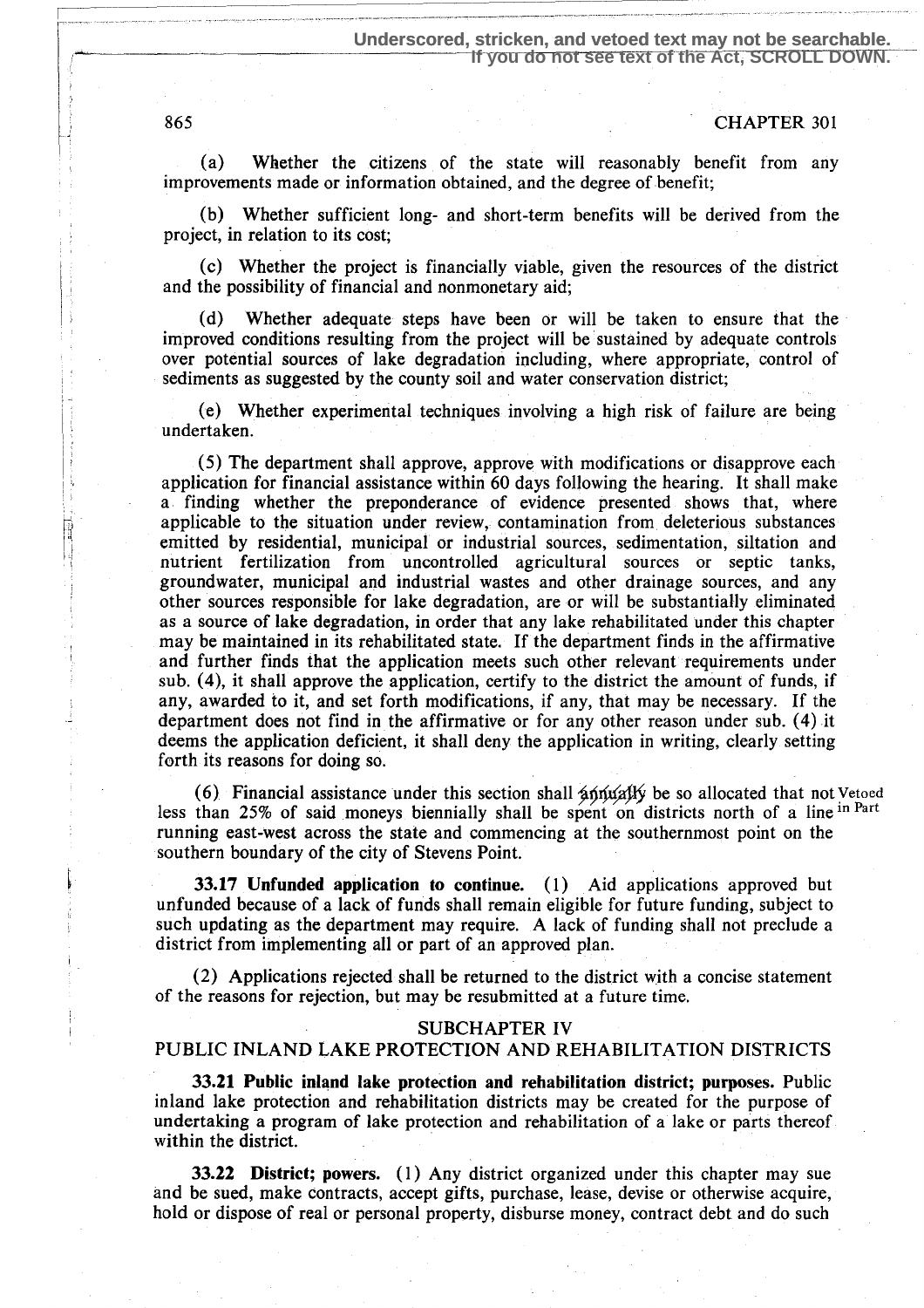### CHAPTER 301 866

other acts as are necessary to carry out a program of lake protection and rehabilitation. All contracts for the performance of any work or the purchase of any materials, exceeding \$500, shall be let by the commissioners to the lowest responsible bidder in such manner as they prescribe.

(2) The district may require that a contracting party give adequate security to assure performance of his contract and to pay all damages which may arise from inadequate performance.

33.23 Municipalities may establish district . (1) The governing body of a municipality may by resolution establish a public inland lake protection and rehabilitation district if the municipality encompasses all the frontage of a lake within its. boundaries. The governing board which forms the district shall perform the function of .the board of commissioners. If the frontage of a lake lies within several municipalities, all municipalities with frontage must contract to manage that portion of the lake within their boundaries under s. 66.30.

(2) A town board by resolution may approve formation of a district coterminous with the boundaries of a town sanitary district, which is in existence on the effective date of this act (1973) and which encompasses all the frontage of a' lake within its boundaries, with management functions to be delegated to the town sanitary district board.

33.24 County board may establish district. The county board of any county may establish public inland lake protection and rehabilitation districts within the county if the conditions stated in s. 33.26 are found to exist. Before a district that includes any portion of a city or village, may be formed under authority of this section the city council or village board must have previously approved the inclusion of its territory within the boundaries of a proposed district.

33.25 Petition. (1) Who to MAKE. Before, a county board may establish a district under s. 33.24, a petition requesting establishment shall be filed with the county clerk, addressed to the board and signed by persons constituting 51% of the landowners or the owners of 51% of the lands within the proposed district. Governmental subdivisions, other than the state or federal governments, owning lands within the proposed district are eligible to sign such petition.

(2) CONTENTS. The petition shall set forth:

(a) The proposed name of the district;

(b) The necessity for the proposed district;

(c) That the public health, comfort, convenience, necessity or public welfare will be promoted by the establishment of the district and that the lands to be included therein will be benefited by such establishment; and

(d) The boundaries of the territory to be included in the proposed district.

(3) VERIFICATION, PLAT. The petition shall be verified by one of the petitioners, and shall be accompanied by a plat or sketch indicating the approximate area and boundaries of the district.

33.26 Hearings, time, notice, boundaries, approval, limitations. (1) Upon receipt of the petition the county board shall arrange a hearing to be held not later than 30 days from the date of presentation of the petition, and shall appoint a committee to conduct the hearing. At the hearing all interested persons may offer objections, At the hearing all interested persons may offer objections, criticisms or suggestions as to the necessity of the proposed district as outlined and to the question of whether their property will be benefited by the establishment of such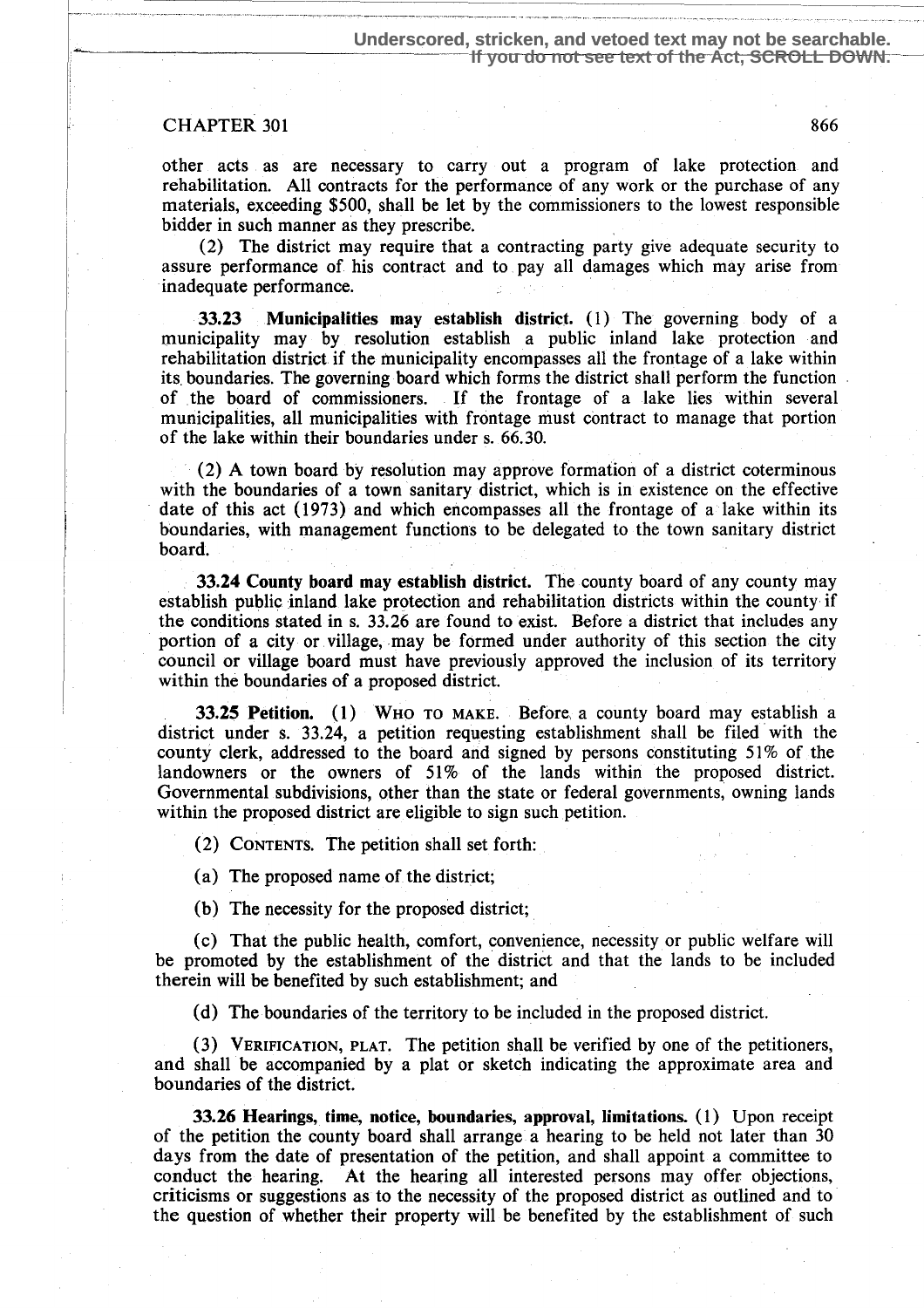district. Any person wishing to object to the organization of such district may, before the date set for the hearing, file his objections to the formation of such district with the county clerk.

(2) Notice announcing the hearing and stating the boundaries of the proposed district shall be published in a paper of general circulation in the county in which the proposed district is located as a class 1 notice, under ch. 985, and shall be mailed by the county board to the last known address of each landowner within the proposed district.

(3) Following the hearing, the committee shall report to the county board. If it appears to the board, after consideration of all objections, that the petition is signed by the requisite owners as provided in s. 33.25, that the proposed district is necessary, that the public health, comfort, convenience, necessity or public welfare will be promoted by the establishment of the district, that the property to be included in the district will be benefited by the establishment thereof, and that formation of the proposed district will not cause or contribute to long-range environmental pollution as defined in s. 144.30 (9), the board, by formal order, shall declare its findings, shall establish the boundaries and shall declare the district organized and give it a corporate name by which it shall be known. Thereupon the district shall be a body corporate with the powers of a municipal corporation for the purposes of carrying out this chapter.

(4) If the board finds against the petition, it shall dismiss the proceedings, stating in writing its reasons for disapproval.

(5) The department shall be notified in writing of the hearing for the creation of the district at the time the hearing date is set.

(6) In establishing the district, the county board may change the boundaries from those originally proposed. However, lands not originally proposed for inclusion may not be included until a public hearing is held under this section.

(7) Any person aggrieved by the action of the board may petition the circuit court for judicial review, A verified petition shall be presented to the court not more than 30 days after the decision of the board, and shall specify the grounds upon which the appeal is based.

(8) Copies of the order by the county board establishing the district shall be filed with the department and with the register of deeds in each county in which the district is situated.

33.27 Initial district board of commissioners. (1) The county board shall, at the time of making the order establishing a district, appoint 3 persons owning property and residing within the district to serve as commissioners until the first annual meeting of the district, and shall also make the appointment required under s. 33.28 (2).

(2) Within 30 days following the county board's order establishing the district, the governing body of the town, city or village having the largest portion by valuation within the district shall appoint one of its members to the district board under s. 33.28  $(2).$ 

(3) Within the 60 days following the expiration of time for appeal to the circuit court, or following the final judgment in any appeal, the district board shall hold an organizational meeting, shall select officers to serve until the first annual meeting, and may commence conducting the affairs of the district.

(4) The board may make an initial assessment of all taxable property within the district to raise funds to pay organizational costs and operate the district until the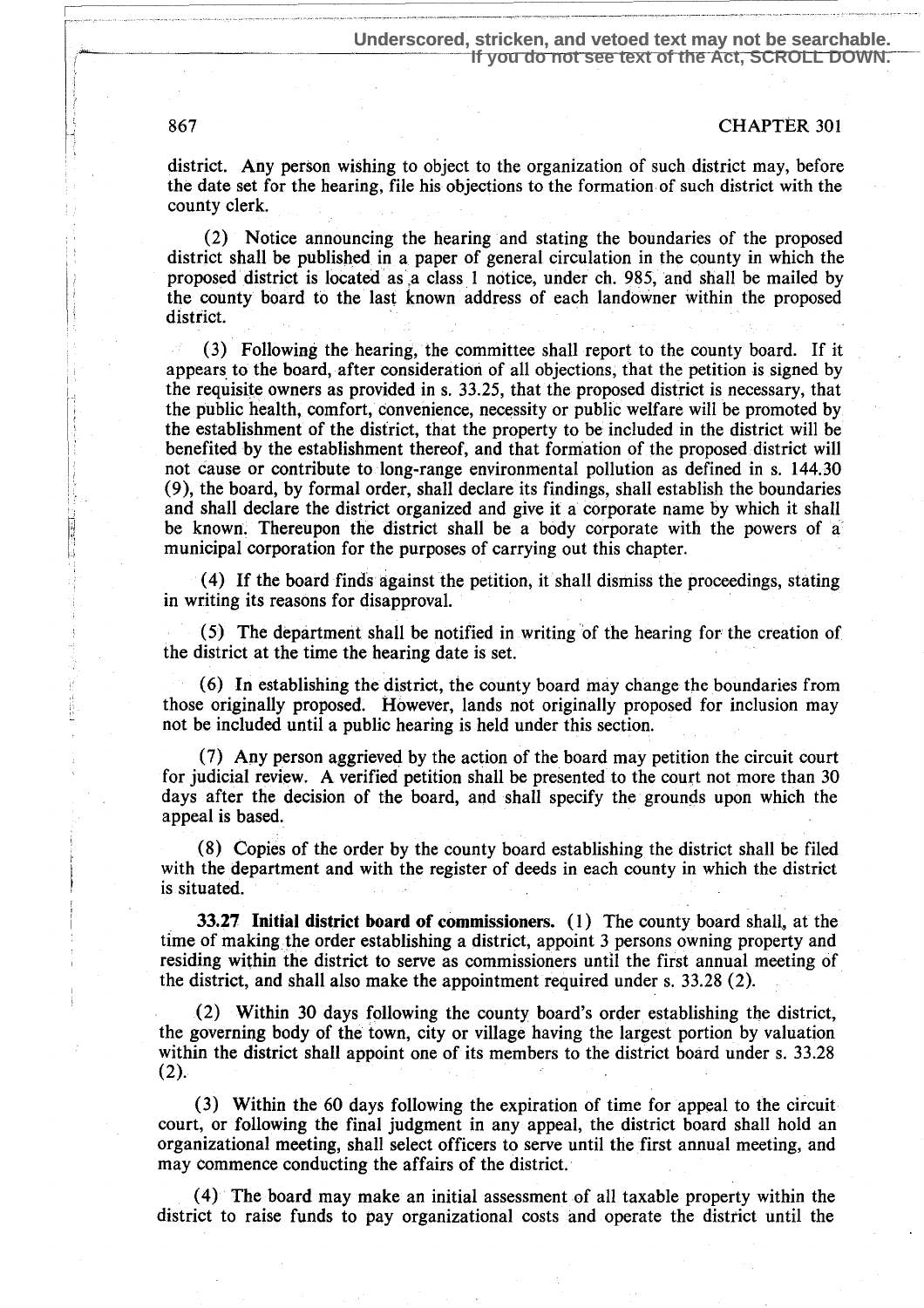# CHAPTER 301 868

receipt of the tax voted by the first annual meeting. The manner of making the assessment shall be within the discretion of the board.

33.28 District board of commissioners . (1) Management of the affairs of the district shall be delegated to a board of commissioners.

(2) The board of commissioners shall consist of a person appointed by the county board who shall be a supervisor of the county soil and water conservation district, a member of the governing body of the town, village or city within which the largest portion by valuation of the district lies, appointed by the governing body and owning property within the district if possible, and 3 electors owning property ,within the district elected by the qualified electors within the district, for staggered 3-year terms.

(3) Three commissioners shall constitute a quorum for the transaction of business.

(4) The 'board shall select a chairman, secretary and treasurer from among its members.

(5) Commissioners shall receive no remuneration by virtue of their position, but shall be paid actual and necessary expenses incurred while conducting business of the district.

(6) The board shall meet at least quarterly, and at other times on the call of the chairman or the petition of 3 of the members.

33.29 Board of commissioners; officers; powers and duties. (1) The board shall be responsible for:

(a) Initiating and coordinating research and surveys for the purpose of gathering data on the lake, related shorelands and the drainage basin;

(b) Planning lake rehabilitation projects;

(c) Contacting and attempting to secure the cooperation of officials of units of general purpose government in the area for the purpose of enacting ordinances deemed necessary by the board as furthering the objectives of the district ;

(d) Adopting and carrying out lake protection and rehabilitation plans and obtaining any necessary permits therefor; and

(e) Maintaining liaison with those officials of state government involved in lake protection and rehabilitation.

(2) The board shall have control over the fiscal matters of 'the district, subject to the powers and directives of the annual meeting. The board shall annually at the close of the fiscal year cause an audit to be made of the financial transactions of the district, which shall be submitted to the annual meeting.

(3) The board, immediately after each annual meeting, shall elect a chairman, secretary and treasurer, whose duties shall be as follows:

(a) The chairman shall preside at the annual meeting, all meetings of the board and all public hearings held by the board.

(b) The secretary shall keep minutes of all meetings of the board and hearings held by it, and shall annually notify the department of the continued existence of the district.

(c) The treasurer shall receive and take charge of all moneys of the district, and pay out the same only on order of the board: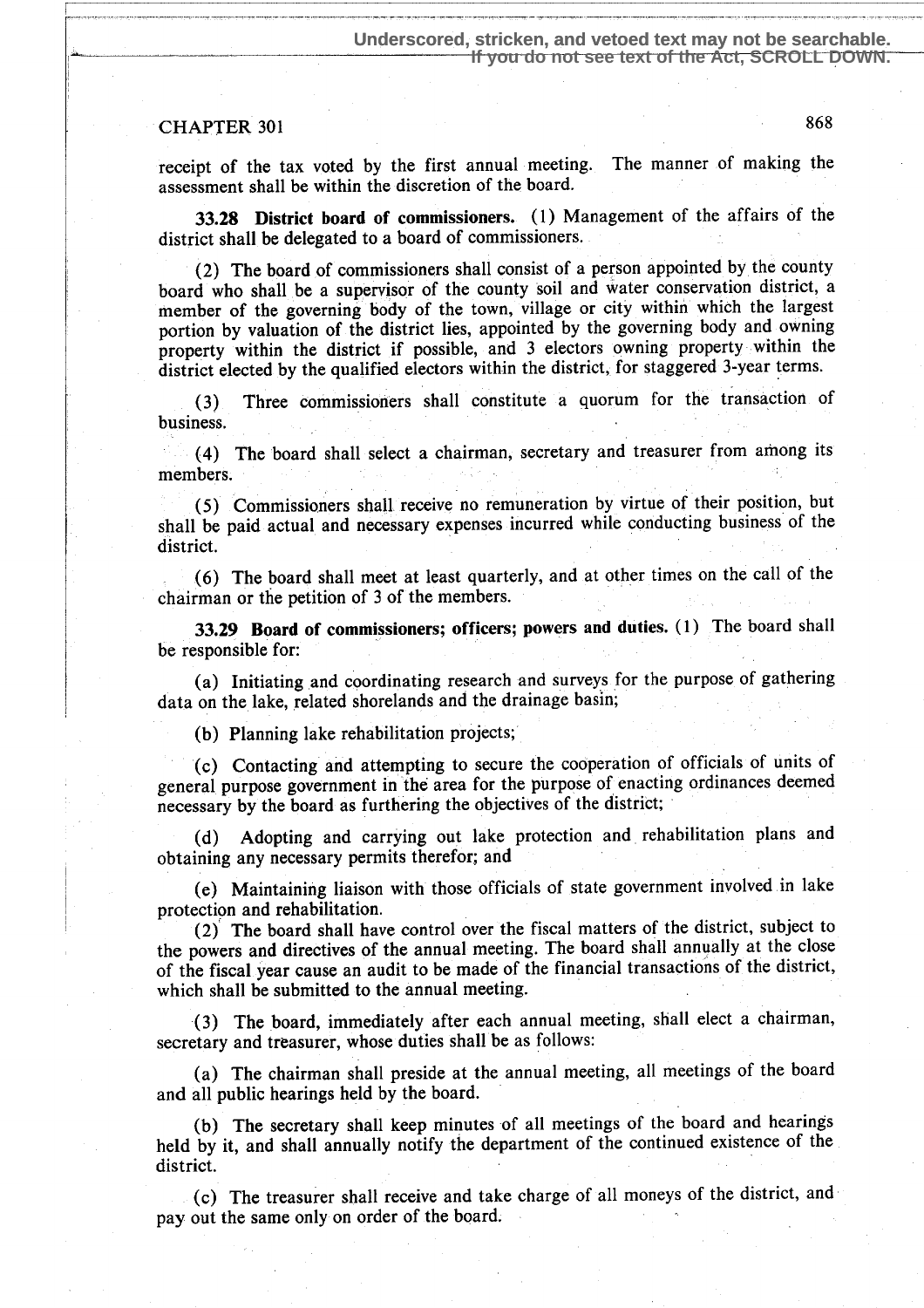33.30 Annual meeting of district . (1) Every public inland lake protection and rehabilitation district shall have an annual meeting. The first annual meeting shall be scheduled during the months of July or August, and shall be held annually thereafter unless changed by vote of the previous annual meeting.

(2) The annual meeting shall be preceded by written notice mailed at least 10 days in advance of the meeting to all electors within the district and persons owning lands within the district and to the department.

(3) The annual meeting shall:

(a) Elect one or more commissioners to fill vacancies in the district board;

(b) Approve a budget for the coming year;

(c) Vote a tax upon all taxable property within the district for the costs of operation for the coming year, which tax shall not exceed a rate of 2.5 mills of equalized valuation, a report of which shall be delivered by the treasurer, by August 31, by certified statement to the clerk of each municipality having property within the  $\frac{1}{2}$  district for collection.

(d) Approve or disapprove all proposed projects by the district having a cost to the district in excess of \$5,000, by vote of the electors and property owners within the district.

(e) Take up and consider such other business as comes before it .

33.31 Power to borrow money and issue bonds. (1) Every district may borrow money or issue special assessment B bonds under s. 66.54 for the financing of lake protection and rehabilitation projects . The commission in any district about to issue bonds shall adopt a resolution stating the amount of the proposed issue, the purpose or purposes of the issue and such other information as the commission deems necessary or useful.

(2) Every such resolution shall be offered and read at a meeting of the commission at which at least 4 of the commissioners are present, and shall be published in a newspaper having general circulation within the district as a class 2 notice, under ch. 985, within the 30 days next following the reading and in order to be effective such resolution shall be passed at a meeting of the commissioners following such publication at which 4 or more members are present. When any such resolution is passed, it shall be recorded by being copied at length in a record book kept for that purpose.

(3) Every bond issued by a district shall be a negotiable instrument, payable to bearer, may be registrable as to principal, and shall mature in a period not exceeding 10 years from the date thereof and bear interest at a rate not to exceed 8% per annum which rate shall not exceed the rate of interest chargeable on the underlying special assessment. Districts may exercise all rights and privileges given municipalities under s. 66.54 in relation to the purchase of delinquent special assessments at tax sale.

(4) The bonds shall be executed in the name of the district, by the chairman and secretary, and shall be sealed with the seal of the district, if the district has a seal. The bonds shall be negotiated and sold, or otherwise disposed of, for not less than par and accrued interest, at public or private sale and such negotiation and sale or other disposition may be effected by disposition from time to time of portions only of the entire issue, when the purpose for which the bonds are authorized does not require an immediate realization upon all of them.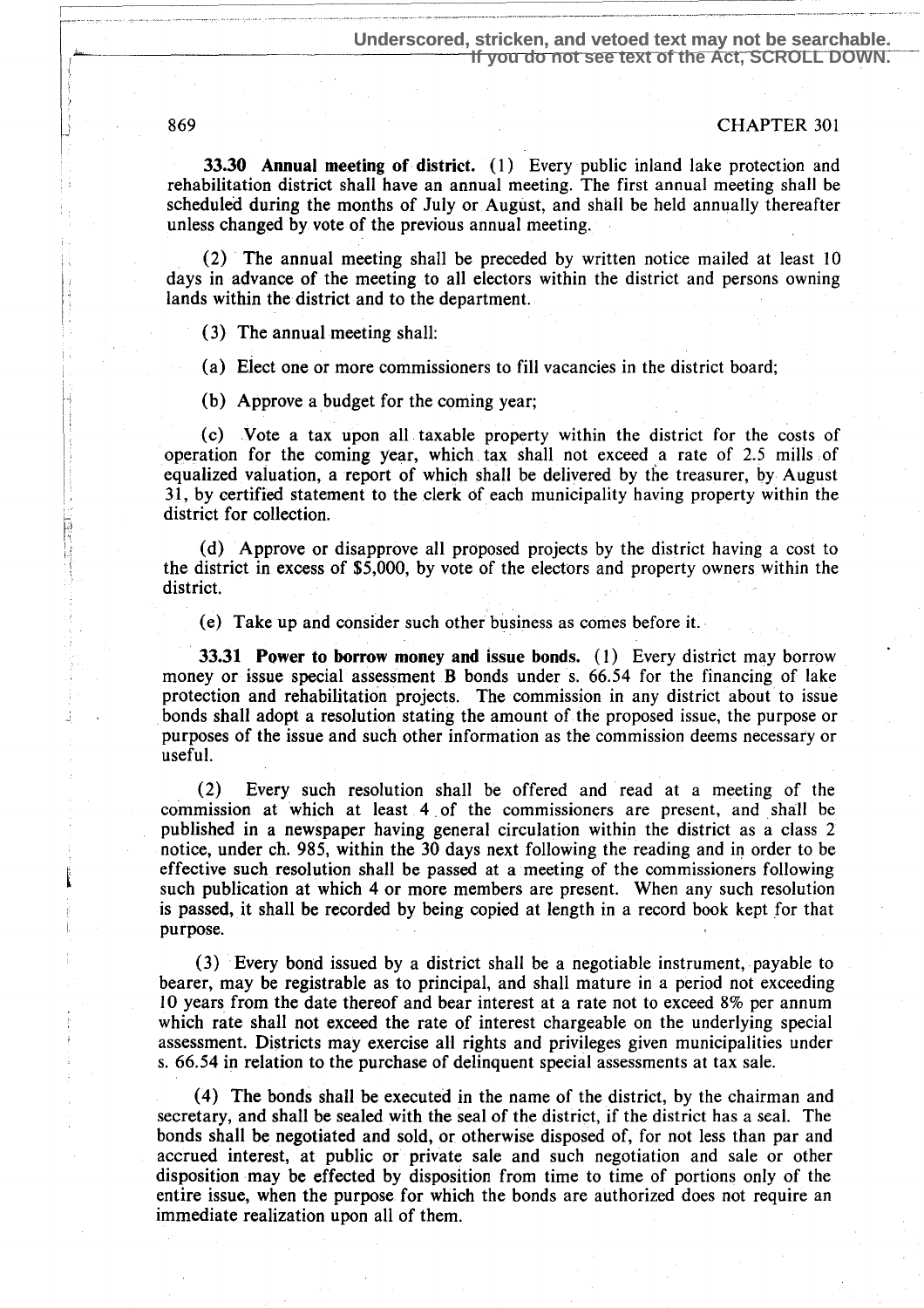# $-$  CHAPTER 301 870

ьÌ

(5) Any district, when in temporary need, may borrow money pursuant to the provisions and limitation applicable to cities under s. 67.12. The required tax levy therefor shall be levied without limitation as to rate or 'amount on all taxable property within the district, shall be reported in accordance with s. 33 .29 (3) (c), and shall not be included nor includible in the operations tax limit of s. 33.30 (3) (c).

33.32 Special assessments. (1) Special assessments for the purpose of carrying out district protection and rehabilitation projects under this chapter may be levied by the commissioners in the following manner:

(a) Upon approval of plans for any project by the district and by the department under s. 33.14, the commissioners shall determine the entire cost to the district of the work to be done.

(b) The commissioners shall then examine each parcel within the district, other than state or federal lands, and determine the benefits to each from the project, considering such factors as size, proximity to the lake and present and potential use of the parcel, including applicable zoning regulations. After benefits to each parcel are determined, assessments shall be made in an aggregate amount equal to the cost to the district of the project. Such assessments shall be made in accordance with s. 66.60, so far as it is applicable and not in conflict with this subchapter.

(c) The commissioners shall file in the office of the county clerk a report of the assessments made. Notice shall be given to each owner, mortgagee, lessee or other person having an interest in an affected parcel that the report is open for review at a specified place within the district for a space of 30 days after the date of the notice and that on a day named therein, which shall not be more than 3 days after the expiration of the 30 days, the commissioners will hear objections that may be made to the report. Notice shall be by mail to the last-known address of each person entitled thereto, accompanied by a statement of the assessment, and shall also be published as a class 2 notice, under ch. 9\$5, in a newspaper having general circulation within the district.

(d) At the time specified for hearing objections to the report, the commissioners shall hear parties interested who may appear for that purpose and may review, modify and correct the report as they deem just and at the conclusion of the hearing shall make a final determination of assessments. No assessment may be increased without additional notice to affected persons and provisions for hearing objections to such increases.

(e) When a final determination of assessments has been made, the secretary shall publish a class 1 notice, under ch. 985, within the district that a final determination has been made, and shall notify by mail each person entitled to notice under par . (c) of the amount assessed against the affected parcel.

(f) If the owner, mortgagee, lessee or other person having an interest in any parcel affected by the determination feels aggrieved thereby; he may, within 40 days after the date of mailing of notice ; appeal therefrom to the circuit court of the county in which the district is located by causing a written notice of appeal to be served upon the secretary of the district. The secretary in case such appeal is taken shall make a brief statement of the proceedings had in the matter and shall transmit the same with all papers in the matter to the clerk of the circuit court. Such appeal shall be tried and determined in the same manner as cases originally commenced in said court.

(2) The commissioners of any district may provide that special assessments levied may be paid in annual instalments, not more than 10 in number, in the manner provided in s. 66.54 (7).

. m ...,\_ . \_ . . \_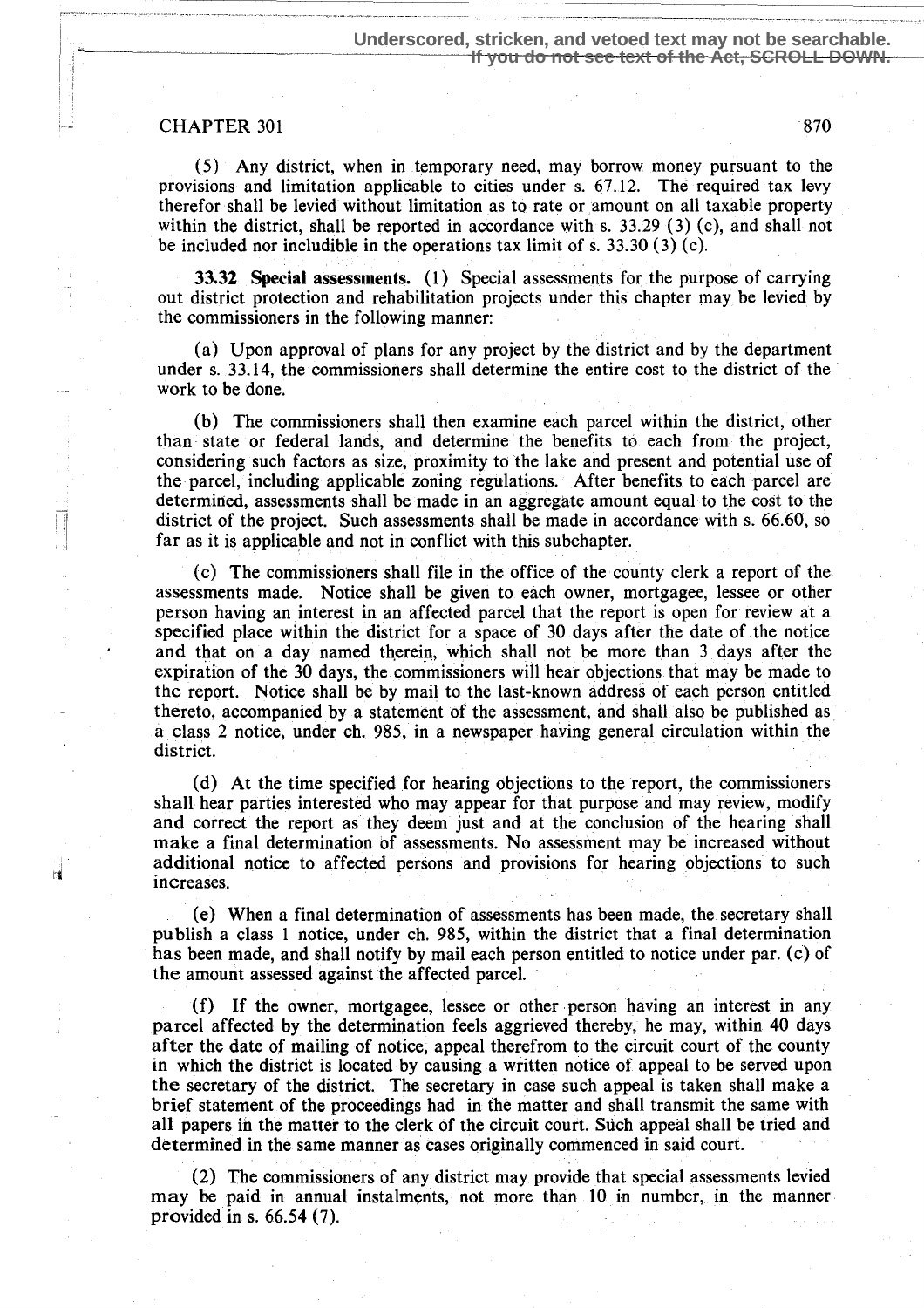(3) (a) County and municipally owned real estate within a district shall be subject to special assessments.

(b) If a county or municipality fails to pay a special assessment levied by a district, the clerk of the district may certify this fact to the department of administration, and shall state the amount due. The department, at the time of making the next scheduled distribution under ss . 79.02 and 79.03, shall deduct the amount claimed from the payment due the county or municipality, and shall forward it to the district.

(4) Outstanding unpaid assessments on privately owned lands shall be paid in full by any public body, including the state, which purchases such lands.

33.33 Merger, attachment, detachment. (1) MERGER. Any district may merge with a contiguous district. The procedure of s. 66.02 shall apply to any proposed merger.

(2) ATTACHMENT. Contiguous territory may be attached to a district upon petition by the owner or motion of the commissioners.

(a) Petition. A petition by an owner, directed to the district and requesting attachment, may be accepted by majority vote of the commissioners, upon which the attachment shall become effective.

(b) Motion. If the commissioners by motion initiate attachment proceedings, they shall notify the owners of the territory contemplated for attachment and the county board. The county board shall schedule a hearing on the motion, using the procedure of s. 33.26 as far as is applicable . Following the hearing, the board shall make a finding on the necessity of attachment of territory, using the standards of s. 33.26 (3), and shall declare the territory to be either attached or not. Appeals of the board's decision shall be taken under s. 33.26 (7).

(3) DETACHMENT. Territory may be detached from the district following petition of the owner or motion of the commissioners. Proposals for detachment shall be considered by the commissioners, and territory may be detached upon a finding that such territory is not benefited by continued inclusion in the district . Appeals of the commissioners' decision may be taken under s. 33.26 (7).

33.35 Dissolution of districts. An existing district created under this chapter may be dissolved upon a two-thirds vote of the membership at an annual meeting to petition the county board for dissolution. The county board may by order dissolve the district following receipt of the petition. The order shall be conditioned upon proper petition to the circuit court and appointment of a receiver to administer the winding up of the district under the supervision of the court and a final order of the court. The attorney general shall represent the state and shall be a party to every dissolution proceeding where state money is involved.

SECTION 6. 66.30 (1) of the statutes is amended to read.

66.30 (1) In this section "municipality" means the state or any department or agency thereof, or any city, village, town, county, school district, public library system, public inland lake protection and rehabilitation district, sanitary district or regional planning commission.

SECTION 7. The department of natural resources, after consultation with the inland lakes protection and rehabilitation council, shall study the problems of permitting town sanitary district boards to directly form districts under section 33.23 of the statutes and to permit public inland lake protection and rehabilitation districts